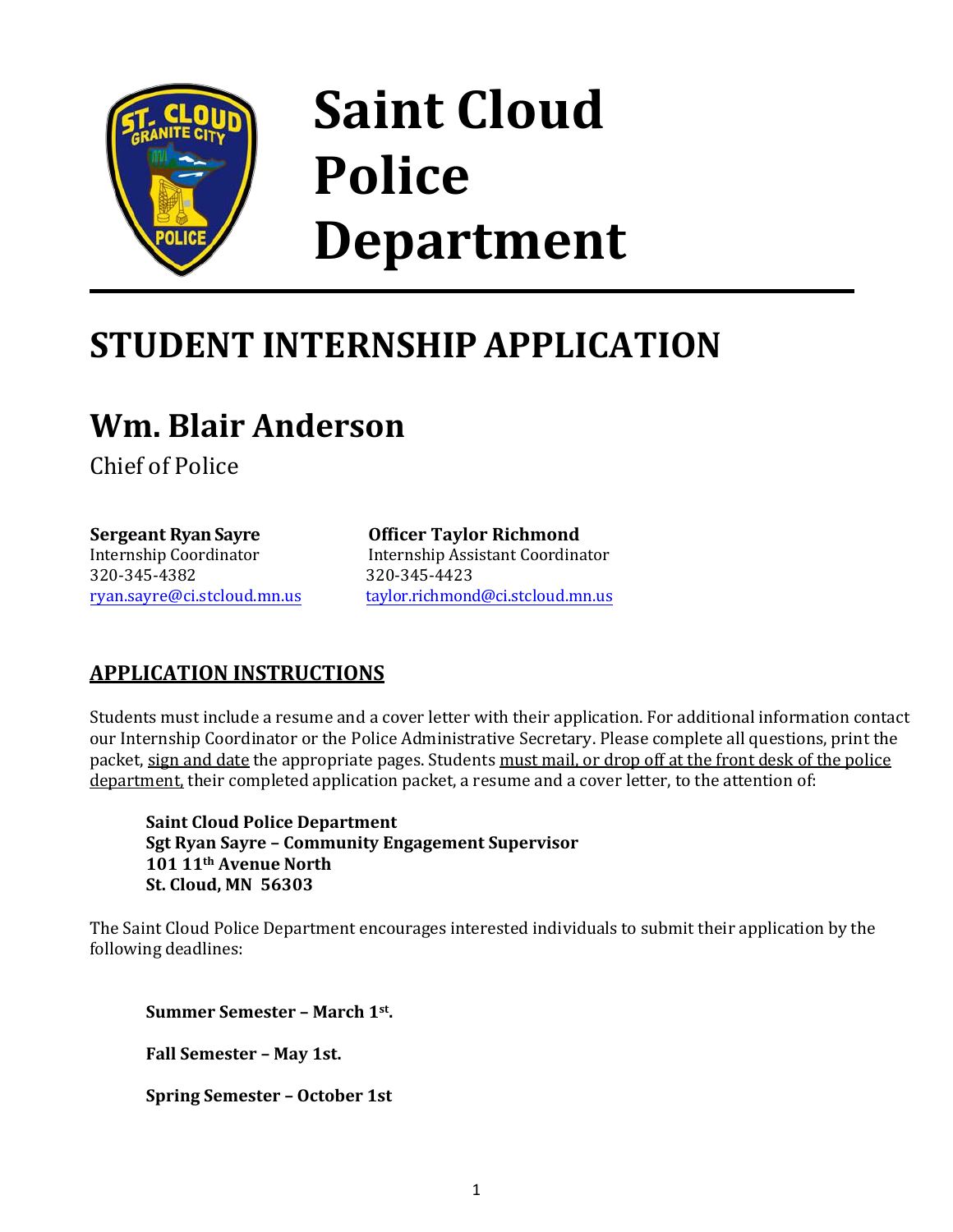#### *APPLICANT*

|                                                | First Name                                                                           |                            | Middle Name                                   |               |
|------------------------------------------------|--------------------------------------------------------------------------------------|----------------------------|-----------------------------------------------|---------------|
| Permanent Residential Address                  |                                                                                      | City                       | State                                         | Zip Code      |
| <b>School Residential Address</b>              |                                                                                      | City                       | State                                         | Zip Code      |
| $\begin{pmatrix} 1 & 1 \\ 1 & 1 \end{pmatrix}$ |                                                                                      |                            |                                               |               |
| <b>Cell Phone</b>                              |                                                                                      | Other Phone (Specify Type) |                                               |               |
| Sex M/F                                        | Driver's License Number                                                              |                            | State Of Issue                                |               |
| <b>Email Address</b>                           |                                                                                      |                            |                                               |               |
| <u>INTERNSHIP</u>                              |                                                                                      |                            |                                               |               |
|                                                | What semester are you applying for? (circle one)                                     | <b>Summer</b>              | Fall                                          | <b>Spring</b> |
|                                                |                                                                                      |                            |                                               |               |
| If Yes, Explain:                               | Are there any areas of specialized interest you'd like your internship to emphasize? |                            |                                               | YES / NO      |
| <b>COLLEGE</b>                                 |                                                                                      |                            |                                               |               |
|                                                |                                                                                      |                            |                                               |               |
|                                                |                                                                                      |                            | Number of Semesters completed: ______________ |               |
|                                                |                                                                                      |                            |                                               |               |

#### *LAW ENFORCEMENT EXPERIENCE*

List current position(s) you hold, or previous position(s) you have held with a law enforcement agency:

#### *PROFESSIONAL SKILLS*

Whenever possible, the Saint Cloud Police Department attempts to fully utilize the skills of our interns. Please indicate your level of expertise in each of the skill areas listed below.

| <b>Statistics</b>       | N/A | Low | <b>Medium High</b> |
|-------------------------|-----|-----|--------------------|
| <b>MS Word</b>          | N/A | Low | <b>Medium High</b> |
| <b>MS Excel</b>         | N/A | Low | <b>Medium High</b> |
| <b>MS Access</b>        | N/A | Low | <b>Medium High</b> |
| <b>MS PowerPoint</b>    | N/A | Low | <b>Medium High</b> |
| <b>MS Outlook</b>       | N/A | Low | <b>Medium High</b> |
| Keyboarding/Typing      | N/A | Low | <b>Medium High</b> |
| Photography/Videography | N/A | Low | <b>Medium High</b> |
| Research                | N/A | Low | <b>Medium High</b> |

**Additional skills not listed:**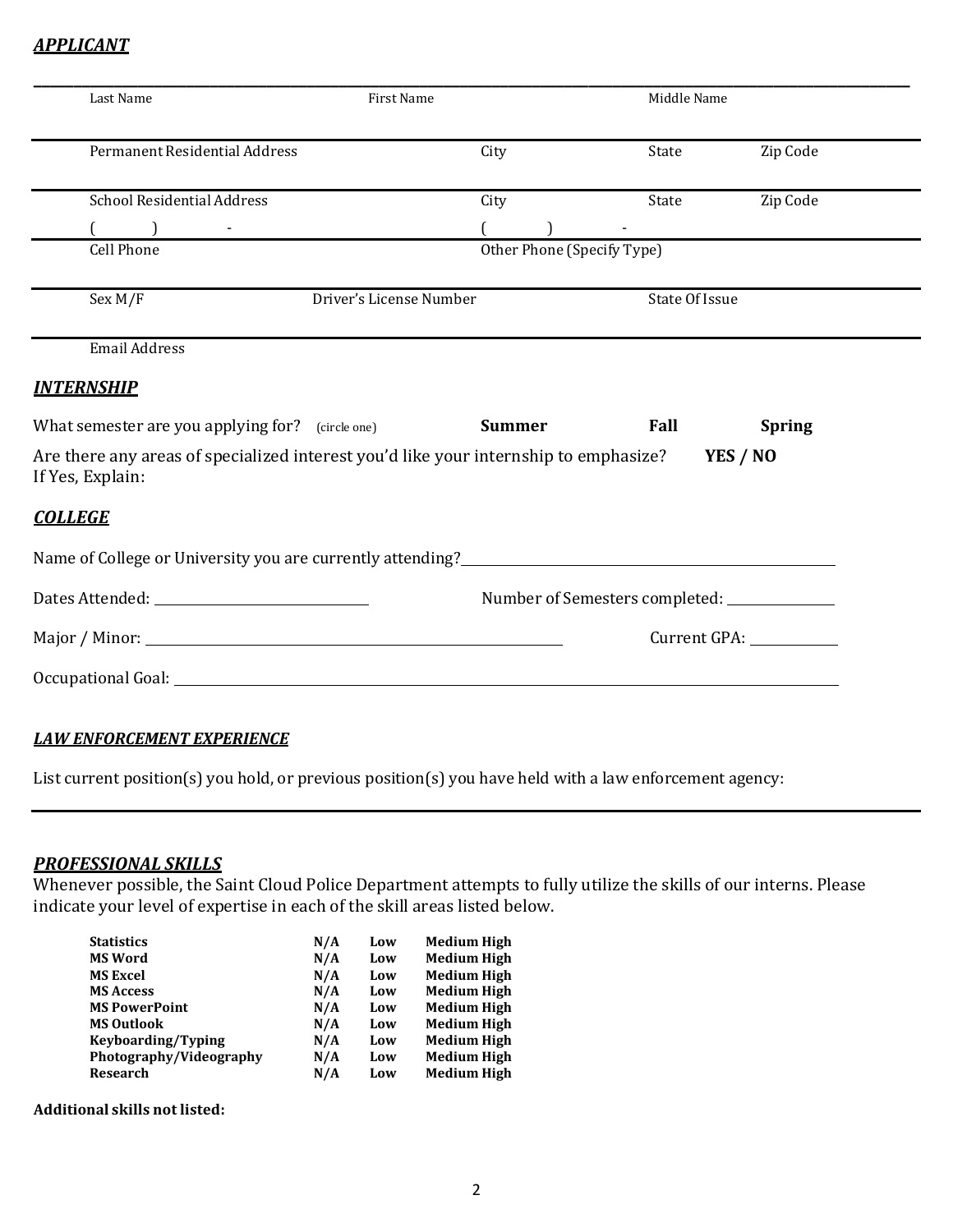#### **APPLICATION CERTIFICATION**

I hereby certify that all answers to the above questions are true and I agree and understand that any false statement contained in this application may cause rejection of this application or termination of internship, and shall constitute gross misconduct for benefit eligibility. I understand that an incomplete application may result in a lost internship opportunity.

Signature

Printed Name Date

#### **REFERENCE RELEASE OF LIABILITY**

I acknowledge that the internship program typically involves riding in agency vehicles and participating in policing activities. I realize that such activity involves risk of personal injury or property damage, and I hereby assume such risk and release and agree to hold harmless the City of Saint Cloud, the Saint Cloud Police Department, their officers, agents and employees from any liability for civil damages arising out of their actions or the actions of others in connection with this activity. In consideration of participating in the ride-a-long program, I further covenant and agree, as a condition of the granting of my internship request, to indemnify and hold harmless the City of Saint Cloud, the Saint Cloud Police Department, their officers, agents and employees from any liability which may be incurred by them or either of them proximately resulting from any acts or omissions by me during this activity. I further represent that I am 18 years of age or older, with full understanding of all risks involved and agree that this release and its indemnity agreement shall be binding upon my heirs, executors, administrators, and assigns. A copy of this release is as valid as the original signed **REFERENCE RELEASE OF LIABILITY** even though the copy does not have my original signature.

Signature

Printed Name Date